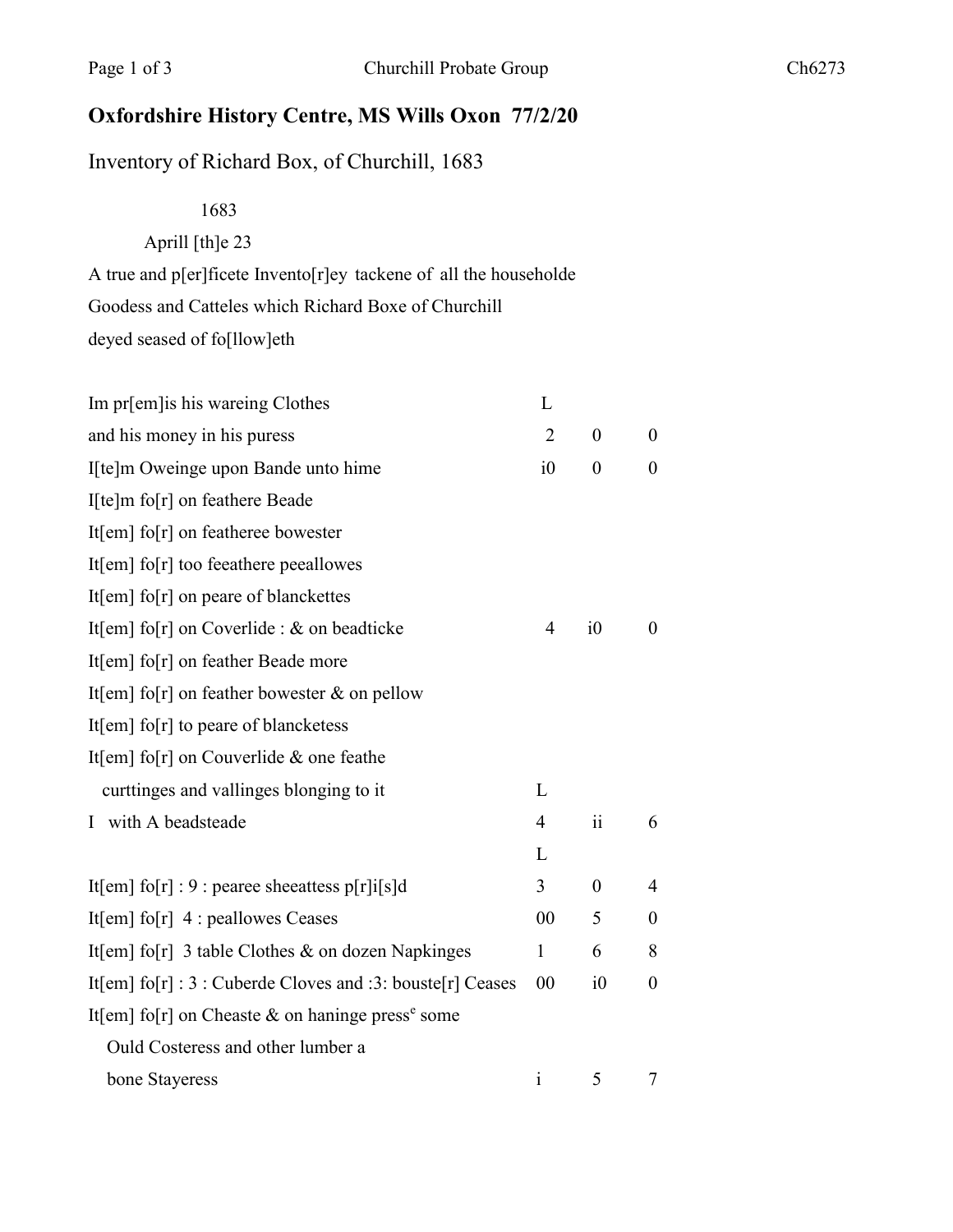| It[em] fo[r] on brass panne                         |              |                  |                  |
|-----------------------------------------------------|--------------|------------------|------------------|
| and $f \circ [r] : 3:$ Ceattelles                   |              |                  |                  |
| and $: 4:$ brasse pootes                            |              |                  |                  |
| and :2 : skelleates $\&$ on warming pane            |              |                  |                  |
| and on Cefinge dish                                 |              |                  |                  |
| and on splice morter and brass                      | L            |                  |                  |
| Cndellsticke                                        | 5            | $\mathbf{1}$     | 6                |
| It[em] fo[r] tenne putter dishess                   |              |                  |                  |
| and on basone                                       |              |                  |                  |
| It[em] fo[r] : 2 : flagones and on poulte[r]        |              |                  |                  |
| Chamber potte                                       | L            |                  |                  |
| And some other small putte $[r]$                    | 2            | 2                | 6                |
| I[tem]in t[he] halle : 2 :table bourdes             |              |                  |                  |
| and Frames blonging to it                           |              |                  |                  |
| It[em] fo[r] on seattell $\&$ on foarme             |              |                  |                  |
| And on Joaynte stoole                               | L            |                  | d                |
| And : 3 : Cheieress : & on Cubuerde                 | $\mathbf{1}$ | 5                | $\overline{2}$   |
| It[em] fo[r] 2 drincke barrilles                    |              |                  |                  |
| It[em] fo[r] on pouderinge trougfe                  |              |                  |                  |
| It[em] fo[r] doue Ceberde $\&$ on mash vatte        |              |                  |                  |
| It[em] fo[r] $2$ Cowless & too Coveress             |              |                  |                  |
| It[em] fo[r] on paill $\&$ some other lumber        | L            |                  |                  |
| in t[he] Buttery                                    | $\mathbf{1}$ | $\overline{2}$   | 6                |
| It[em] fo[r] on peare of anderinges                 |              |                  |                  |
| It[em] fo[r] on firer showle $&$ on peare of tonges |              | S                |                  |
| It[em] fo[r] on speatte                             | 00           | 3                | 4                |
| It[em] $fo[r]$ on small hovell of fuell             | 00           | $\mathbf{1}$     | 6                |
| It[em] $fo[r]$ on howess whith a Chattel            | L            |                  |                  |
| of Goodes                                           | 7            | $\boldsymbol{0}$ | $\boldsymbol{0}$ |